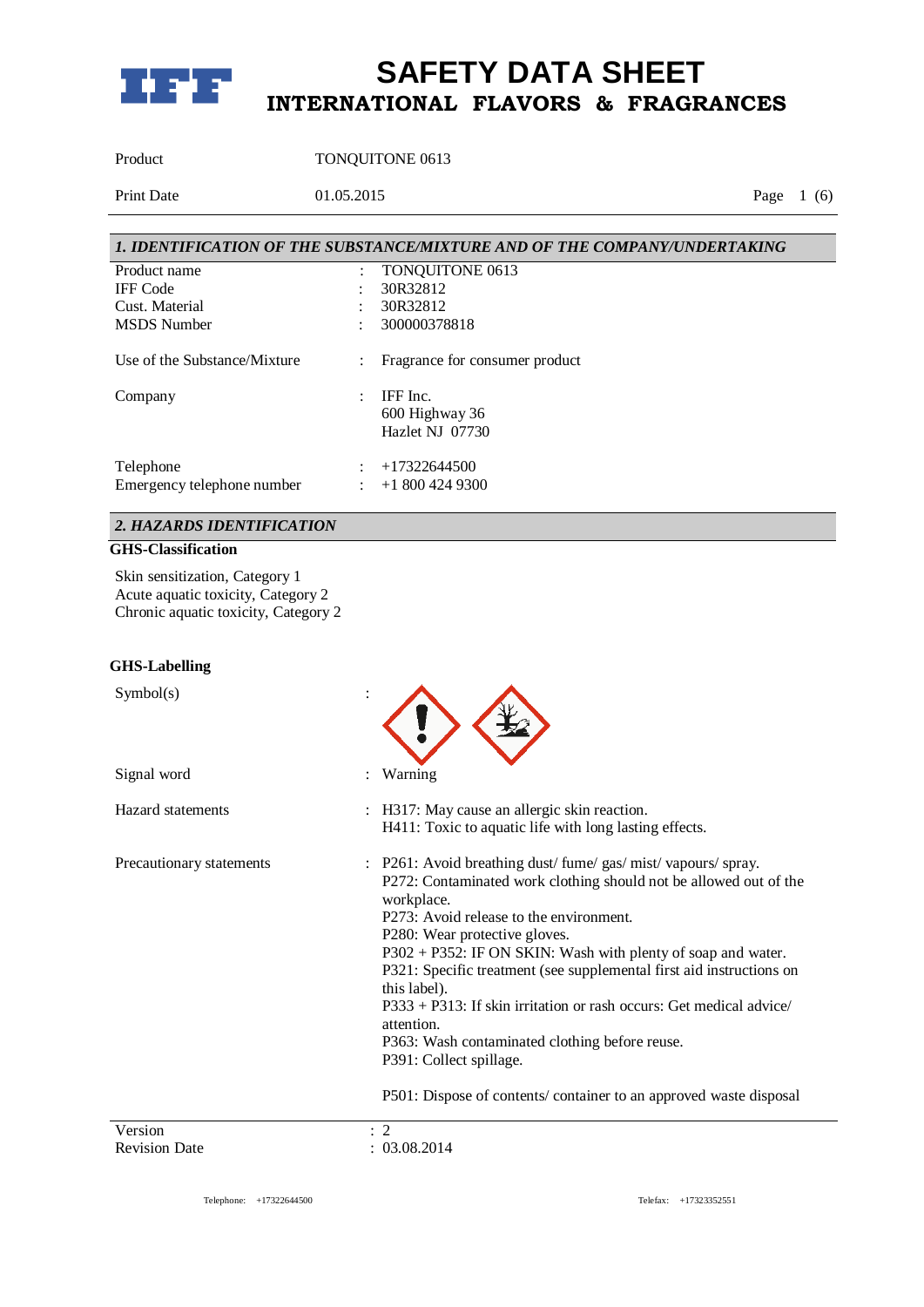

Product TONQUITONE 0613

Print Date 01.05.2015 Page 2 (6)

plant.

| 3. COMPOSITION/INFORMATION ON INGREDIENTS |  |                                  |
|-------------------------------------------|--|----------------------------------|
| Pure substance/mixture                    |  | : Mixture                        |
| Chemical nature                           |  | : Fragrance for consumer product |

### **Hazardous components**

| <b>Chemical Name</b>                    | CAS-No.        | Concentration |
|-----------------------------------------|----------------|---------------|
| 1,4-Dioxacycloheptadecane-5,17-dione    | $105 - 95 - 3$ | $30 - 60\%$   |
| Oxacyclohexadecan-2-one                 | $106 - 02 - 5$ | $5 - 10\%$    |
| Oxacyclohexadec-12-en-2-one, (12E)-     | 111879-80-2    | $1 - 5\%$     |
| Benzoic acid, phenylmethyl ester        | $120 - 51 - 4$ | $1 - 5\%$     |
| Tetradecanoic acid, 1-methylethyl ester | $110-27-0$     | $1 - 5\%$     |
| Octanal, 7-hydroxy-3,7-dimethyl-        | $107 - 75 - 5$ | $0.1 - 1\%$   |

none

| <b>4. FIRST AID MEASURES</b>          |                                                                                                                                     |
|---------------------------------------|-------------------------------------------------------------------------------------------------------------------------------------|
| Inhalation                            | : Remove from exposure site to fresh air and keep at rest. Obtain<br>medical advice.                                                |
| Skin contact                          | Remove contaminated clothes. Wash thoroughly with water (and<br>soap). Contact physician if symptoms persist.                       |
| Eye contact                           | Flush immediately with water for at least 15 minutes. Contact<br>physician if symptoms persist.                                     |
| Ingestion                             | Rinse mouth with water and obtain medical advice.                                                                                   |
| <b>5. FIREFIGHTING MEASURES</b>       |                                                                                                                                     |
| Suitable extinguishing media          | : Carbondioxide, dry chemical, foam.                                                                                                |
| <b>6. ACCIDENTAL RELEASE MEASURES</b> |                                                                                                                                     |
| Personal precautions                  | : Avoid inhalation and contact with skin and eyes. A self-contained<br>breathing apparatus is recommended in case of a major spill. |
| Environmental precautions             | : Keep away from drains, surface- and groundwater and soil.                                                                         |
| Methods for cleaning up               | Clean up spillage promptly. Remove ignition sources. Provide                                                                        |

Version : 2<br>Revision Date : 0

 $: 03.08.2014$ 

spillages should be contained by use of sand or inert powder and

disposed of according to the local regulations.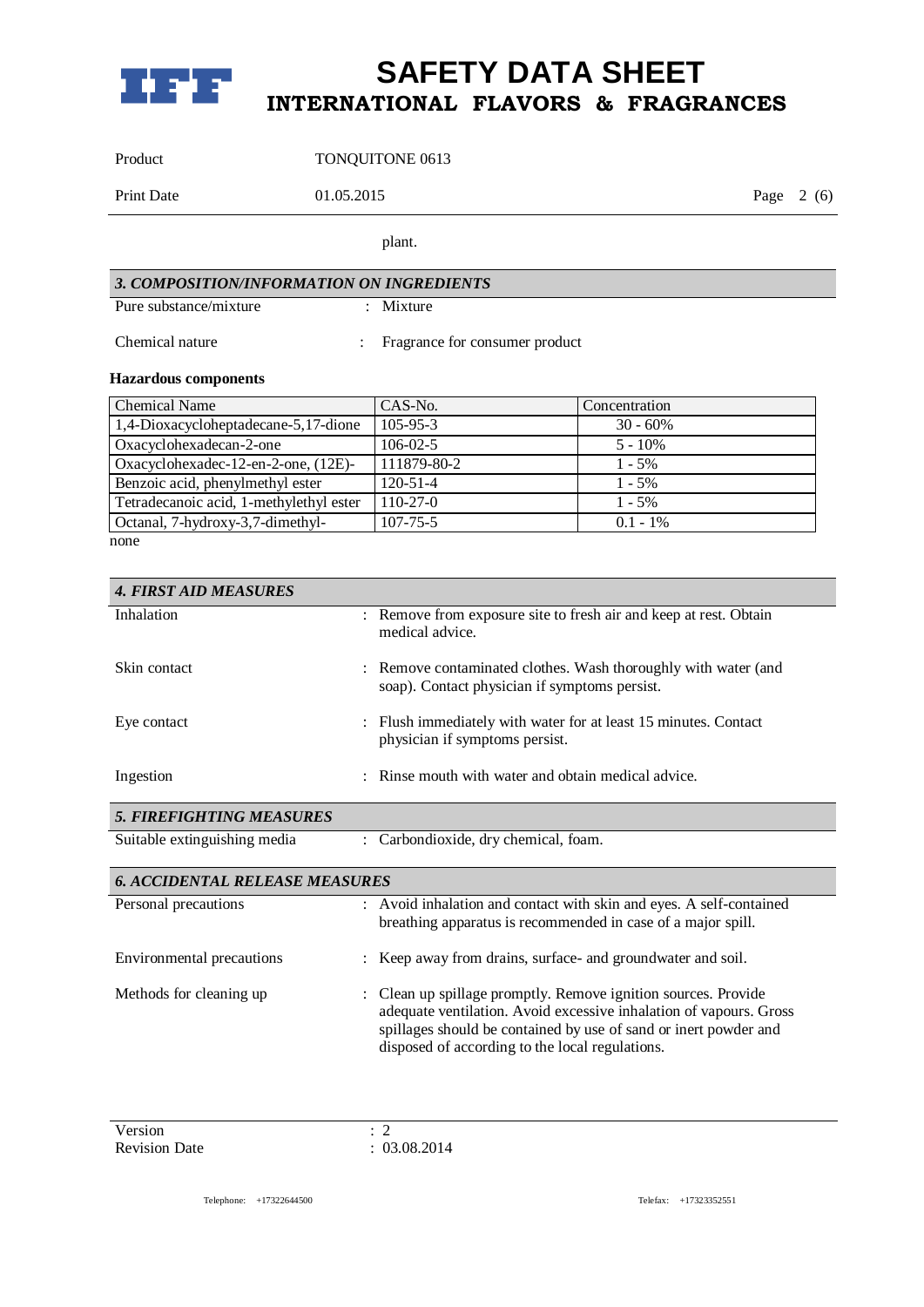

Product TONQUITONE 0613

Print Date 01.05.2015 Page 3 (6)

| 7. HANDLING AND STORAGE                            |                                                                                                                                                                                                                                                                                                                                                                                                                                                                                                                                                  |
|----------------------------------------------------|--------------------------------------------------------------------------------------------------------------------------------------------------------------------------------------------------------------------------------------------------------------------------------------------------------------------------------------------------------------------------------------------------------------------------------------------------------------------------------------------------------------------------------------------------|
| <b>Handling</b>                                    |                                                                                                                                                                                                                                                                                                                                                                                                                                                                                                                                                  |
| Advice on safe handling                            | : Avoid excessive inhalation of concentrated vapors. Follow good<br>manufacturing practices for housekeeping and personal hygiene.<br>Wash any exposed skin immediately after any chemical contact,<br>before breaks and meals, and at the end of each work period.<br>Contaminated clothing and shoes should be thoroughly cleaned<br>before re-use.                                                                                                                                                                                            |
|                                                    | If appropriate, procedures used during the handling of this material<br>should also be used when cleaning equipment or removing residual<br>chemicals from tanks or other containers, especially when steam or<br>hot water is used, as this may increase vapor concentrations in the<br>workplace air. Where chemicals are openly handled, access should<br>be restricted to properly trained employees.<br>Keep all heated processes at the lowest necessary temperature in<br>order to minimize emissions of volatile chemicals into the air. |
| Advice on protection against fire and<br>explosion | : Keep away from ignition sources and naked flame.                                                                                                                                                                                                                                                                                                                                                                                                                                                                                               |
| <b>Storage</b>                                     |                                                                                                                                                                                                                                                                                                                                                                                                                                                                                                                                                  |
| Requirements for storage areas and<br>containers   | : Store in a cool, dry, ventilated area away from heat sources. Keep<br>containers upright and tightly closed when not in use.                                                                                                                                                                                                                                                                                                                                                                                                                   |

### *8. EXPOSURE CONTROLS/PERSONAL PROTECTION*

Verify if the substances declared in section 3 have relevant national exposure limits.

### **Personal protective equipment**

| Respiratory protection | : Use local exhaust ventilation around open tanks and other open<br>sources of potential exposures in order to avoid excessive inhalation,<br>including places where this material is openly weighed or measured.<br>In addition, use general dilution ventilation of the work area to<br>eliminate or reduce possible worker exposures.<br>No respiratory protection is required during normal operations in a<br>workplace where engineering controls such as adequate ventilation,<br>etc. are sufficient. |
|------------------------|---------------------------------------------------------------------------------------------------------------------------------------------------------------------------------------------------------------------------------------------------------------------------------------------------------------------------------------------------------------------------------------------------------------------------------------------------------------------------------------------------------------|
|                        | If engineering controls and safe work practices are not sufficient, an<br>approved, properly fitted respirator with organic vapor cartridges or<br>canisters and particulate filters should be used:                                                                                                                                                                                                                                                                                                          |
|                        | a) while engineering controls and appropriate safe work practices<br>and/or procedures are being implemented; or<br>b) during short term maintenance procedures when engineering<br>controls are not in normal operation or are not sufficient; or                                                                                                                                                                                                                                                            |
| Version                | $\cdot$ 2                                                                                                                                                                                                                                                                                                                                                                                                                                                                                                     |
| <b>Revision Date</b>   | : 03.08.2014                                                                                                                                                                                                                                                                                                                                                                                                                                                                                                  |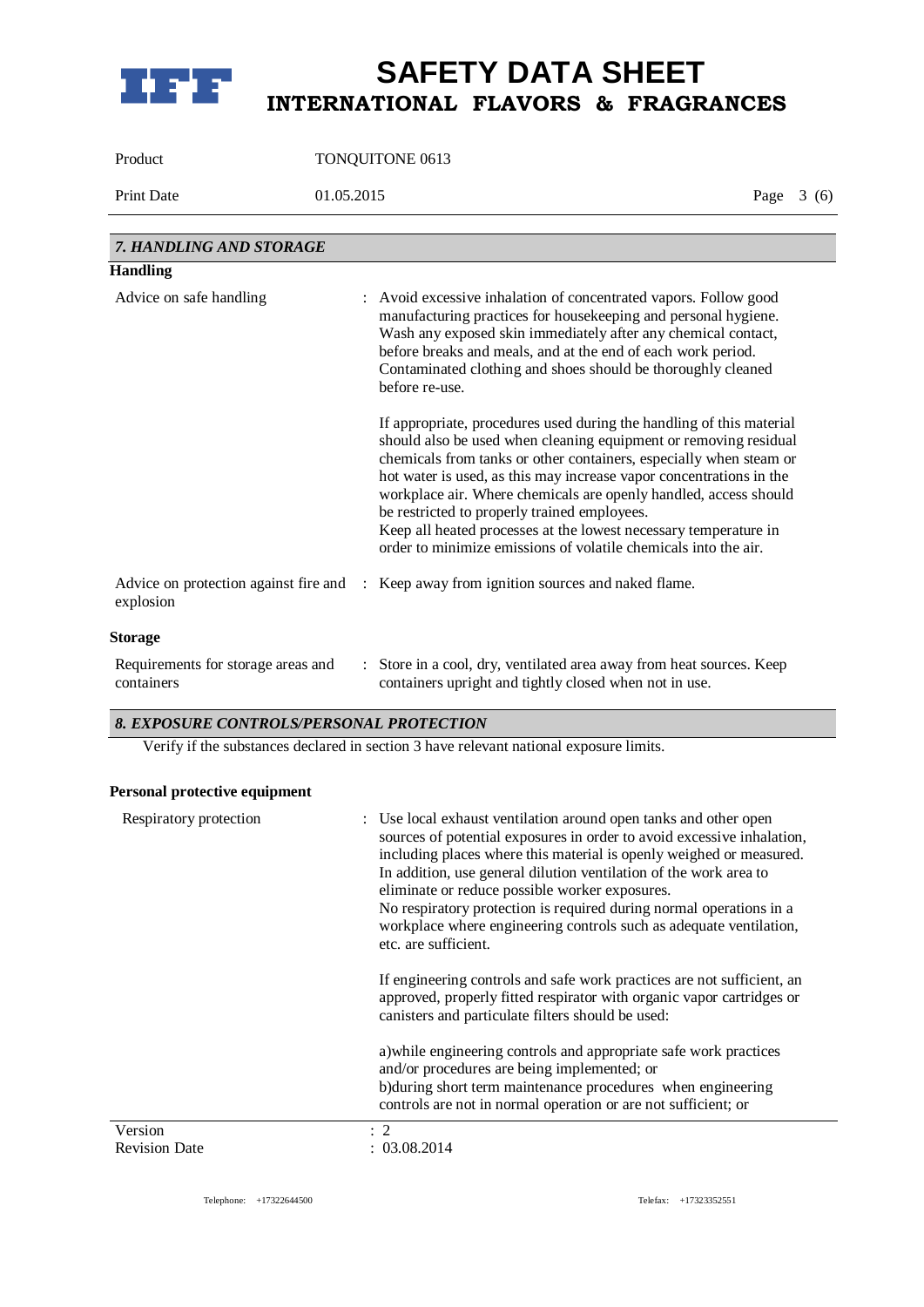

| Product             | TONQUITONE 0613                                                                                                                                                                                                                                                                                                                                                                                                                                                                                                                                                                                                                                                                                                                                                                                                                                                                                                                                                                                                    |  |  |             |
|---------------------|--------------------------------------------------------------------------------------------------------------------------------------------------------------------------------------------------------------------------------------------------------------------------------------------------------------------------------------------------------------------------------------------------------------------------------------------------------------------------------------------------------------------------------------------------------------------------------------------------------------------------------------------------------------------------------------------------------------------------------------------------------------------------------------------------------------------------------------------------------------------------------------------------------------------------------------------------------------------------------------------------------------------|--|--|-------------|
| Print Date          | 01.05.2015                                                                                                                                                                                                                                                                                                                                                                                                                                                                                                                                                                                                                                                                                                                                                                                                                                                                                                                                                                                                         |  |  | Page $4(6)$ |
|                     | c) if normal operational workplace vapor concentration in the air is<br>increased due to heat;<br>d)during emergencies; or<br>e)if engineering controls and operational practices are not sufficient<br>to reduce airborne concentrations below an established occupational<br>exposure limit.                                                                                                                                                                                                                                                                                                                                                                                                                                                                                                                                                                                                                                                                                                                     |  |  |             |
| Hygiene measures    | To the extent deemed appropriate, implement pre-placement and<br>$\ddot{\cdot}$<br>regularly scheduled ascertainment of symptoms and spirometry<br>testing of lung function for workers who are regularly exposed to<br>this material.<br>To the extent deemed appropriate, use an experienced air sampling<br>expert to identify and measure volatile chemicals that could be<br>present in the workplace air to determine potential exposures and to<br>ensure the continuing effectiveness of engineering controls and<br>operational practices to minimize exposure.                                                                                                                                                                                                                                                                                                                                                                                                                                           |  |  |             |
| Protective measures | In December 2003, the National Institute for Occupational Safety<br>and Health ("NIOSH") published an Alert on preventing lung<br>disease in workers who use or make flavorings [NIOSH Publication<br>Number 2004-110].<br>In August 2004, the United States Flavor and Extract Manufacturers<br>Association (FEMA) issued a report entitled "Respiratory Safety in<br>the Flavor Manufacturing Workplace".<br>Both of these reports provide recommendations for reducing<br>employee exposure and for medical surveillance in the workplace.<br>The recommendations in these reports are generally applicable to the<br>use of any chemical in the workplace and you are strongly urged to<br>review both of these reports.<br>The report published by FEMA also contains a list of "high priority"<br>chemicals. If any of these chemicals are present in this product at a<br>concentration $> = 1.0\%$ due to an intentional addition by IFF, the<br>chemical(s) will be identified in this safety data sheet. |  |  |             |

### *9. PHYSICAL AND CHEMICAL PROPERTIES*

| Appearance               |                                               |
|--------------------------|-----------------------------------------------|
| Physical state<br>Colour | : liquid<br>: colorless to yellowish brown    |
| Odour                    | : conforms to standard                        |
| <b>Safety data</b>       |                                               |
| Flash point              | : > 100.00 °C                                 |
| Ignition temperature     | : $>100 °C$                                   |
| Vapour pressure          | 0.02 hPa<br>$\mathcal{L}$<br>Note: Calculated |
| Version                  | $\therefore$ 2                                |
| <b>Revision Date</b>     | : 03.08.2014                                  |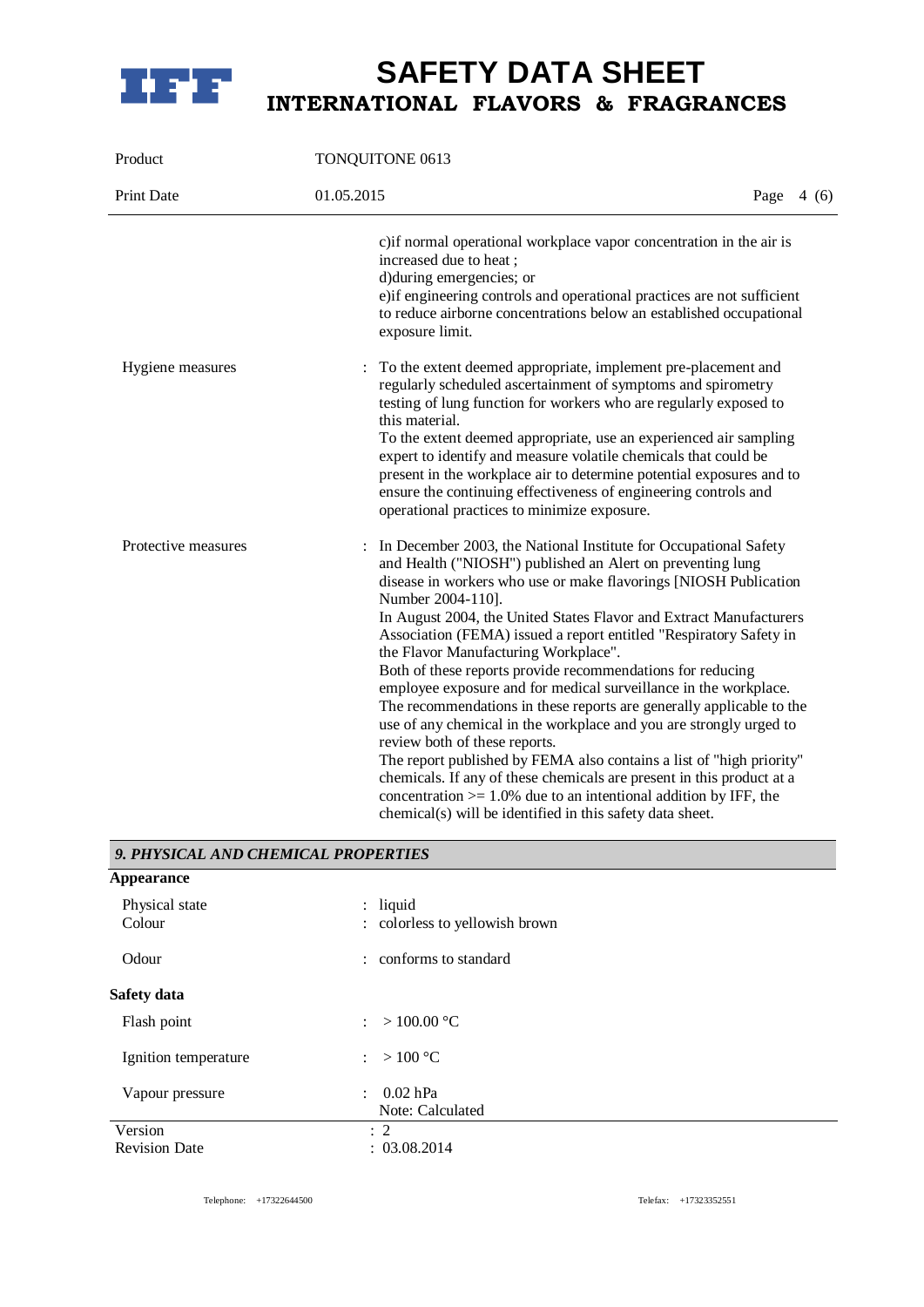

Product TONQUITONE 0613

Print Date 01.05.2015 Page 5 (6)

| <b>10. STABILITY AND REACTIVITY</b> |  |                                                                                                                                                  |  |
|-------------------------------------|--|--------------------------------------------------------------------------------------------------------------------------------------------------|--|
| Conditions to avoid                 |  | : Remarks: Direct sources of heat.                                                                                                               |  |
| Hazardous decomposition products    |  | : Note: Carbon monoxide and unidentified organic compounds may<br>be formed during combustion.                                                   |  |
| Hazardous reactions                 |  | : Presents no significant reactivity hazard, by itself or in contact with<br>water. Avoid contact with strong acids, alkali or oxidizing agents. |  |

### *11. TOXICOLOGICAL INFORMATION*

There is no data available for this product. The health hazards are assessed based on the ingredients in this preparation and their concentrations.

| 12. ECOLOGICAL INFORMATION |
|----------------------------|
|----------------------------|

Avoid contamination of soil, ground and surface water.

| <b>13. DISPOSAL CONSIDERATIONS</b> |                                                                                                                  |
|------------------------------------|------------------------------------------------------------------------------------------------------------------|
| Product                            | Disposal together with normal waste is not allowed. Special disposal<br>required according to local regulations. |
| Contaminated packaging             | Empty containers should be taken to an approved waste handling site<br>for recycling or disposal.                |
| <b>14. TRANSPORT INFORMATION</b>   |                                                                                                                  |
| <b>IATA</b>                        |                                                                                                                  |
| UN number                          | 3082                                                                                                             |
| Description of the goods           | Environmentally hazardous substance, liquid, n.o.s.<br>(OXACYCLOHEXADECEN-2-ONE)                                 |
| Labels                             | 9                                                                                                                |
| Packing group                      | Ш                                                                                                                |
| <b>IMDG GLOBAL</b>                 |                                                                                                                  |
| <b>IJN</b> number                  | 3082                                                                                                             |
| Description of the goods           | ENVIRONMENTALLY HAZARDOUS SUBSTANCE, LIQUID,<br>N.O.S.<br>(OXACYCLOHEXADECEN-2-ONE)                              |
| Labels                             | 9                                                                                                                |
| Packing group                      | Ш                                                                                                                |
| Marine pollutant                   | yes                                                                                                              |

### *15. REGULATORY INFORMATION*

|  |  |  | Labelling according to EC Directives 1999/45/EC |
|--|--|--|-------------------------------------------------|
|--|--|--|-------------------------------------------------|

| Symbol(s)            | 48 L       | Irritant |
|----------------------|------------|----------|
| Version              | <b>__</b>  |          |
| <b>Revision Date</b> | 03.08.2014 |          |